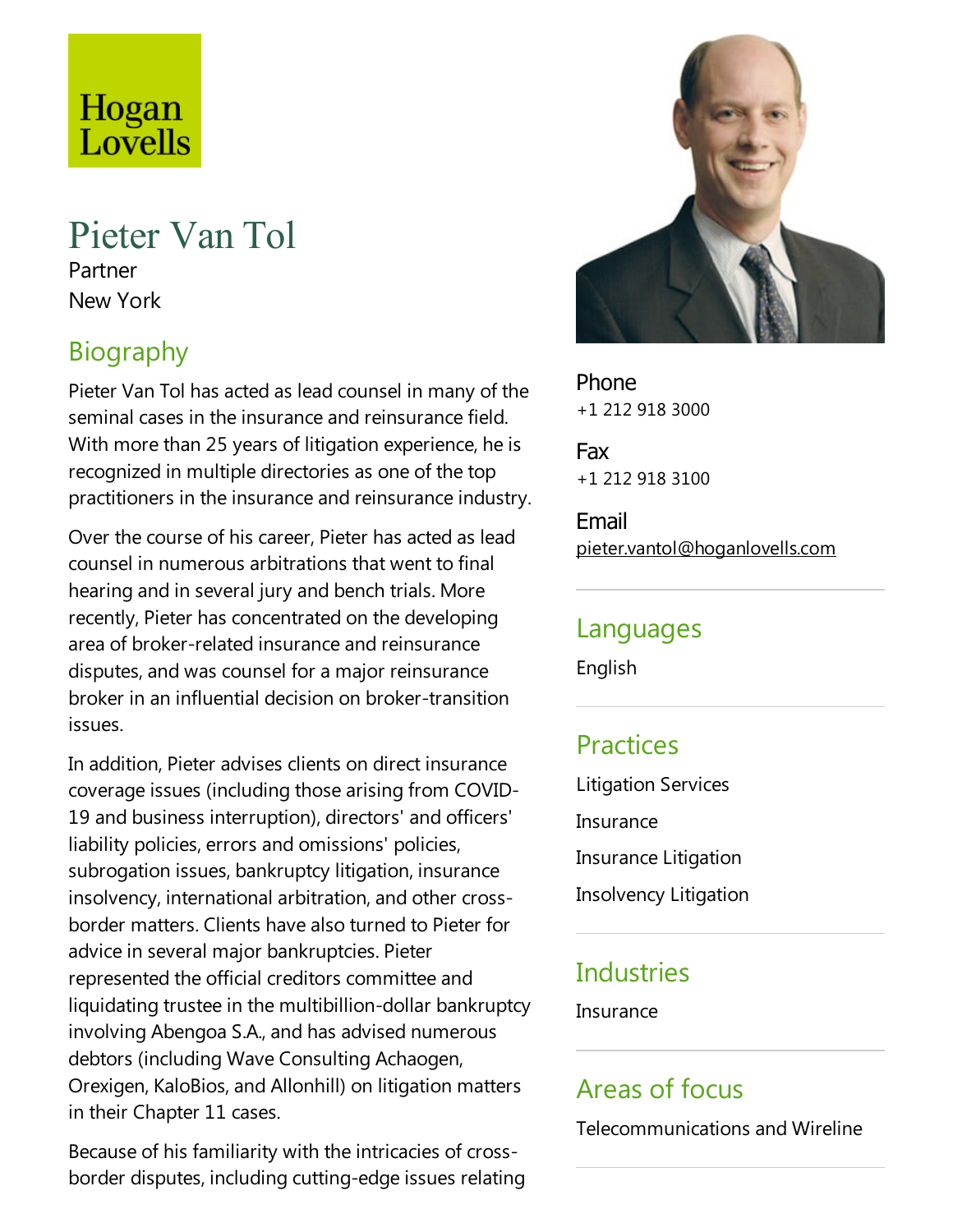to personal jurisdiction, subject matter jurisdiction,and the enforcement of judgments by or against foreign companies, clients have asked Pieter to act on their behalf in international arbitrations and related litigation (including appeals). These disputes have involved the information management, telecommunications, mortgage, real estate, chemical, automotive, metals, and energy industries throughout the world, including Russia, Ukraine, Germany, France, Britain, China, Indonesia, and Canada.

## Representative experience

Represented reinsurers in disputes over business interruption coverage as a result of the COVID-19 pandemic.

Representing a reorganized debtor in adversary proceeding in Delaware bankruptcy court asserting breach of contract, avoidance, and related claims.

Advising clients with respect to litigation aspects of Title III proceedings in Puerto Rico under the Puerto Rico Oversight, Management, and Economic Stability Act (PROMESA).

Represented Korean shipbuilder in claim brought by debtor relating to equipment ownership.

Advised Japanese reinsurer on issues relating to collateralized loan obligations.

Representing an information management company in cross-border litigation involving artificial intelligence (AI) against a German supplier of AI software.

Advised manufacturer and its insurer on subrogation rights against supplier.

Advised Japanese insurer on issues arising out of errors and omissions' policy.

Advised telecommunications company with respect to potential subrogation claim by insurer.

Advised on directors' and officers' insurance issues and litigation matters in Orexigen Therapeutics Chapter 11 proceeding.

## Education and admissions

#### Education

J.D., University of Washington, 1994

M.A., Columbia University, 1988

B.A., Dartmouth College, summa cum laude, 1985

### Bar admissions and qualifications

New York

## Court admissions

U.S. Supreme Court

U.S. Court of Appeals, District of Columbia Circuit

U.S. Court of Appeals, First Circuit

U.S. Court of Appeals, Second Circuit

U.S. Court of Appeals, Third Circuit

U.S. Court of Appeals, Seventh Circuit

U.S. District Court, Eastern District of New York

U.S. District Court, Southern District of New York

U.S. District Court, Western District of New York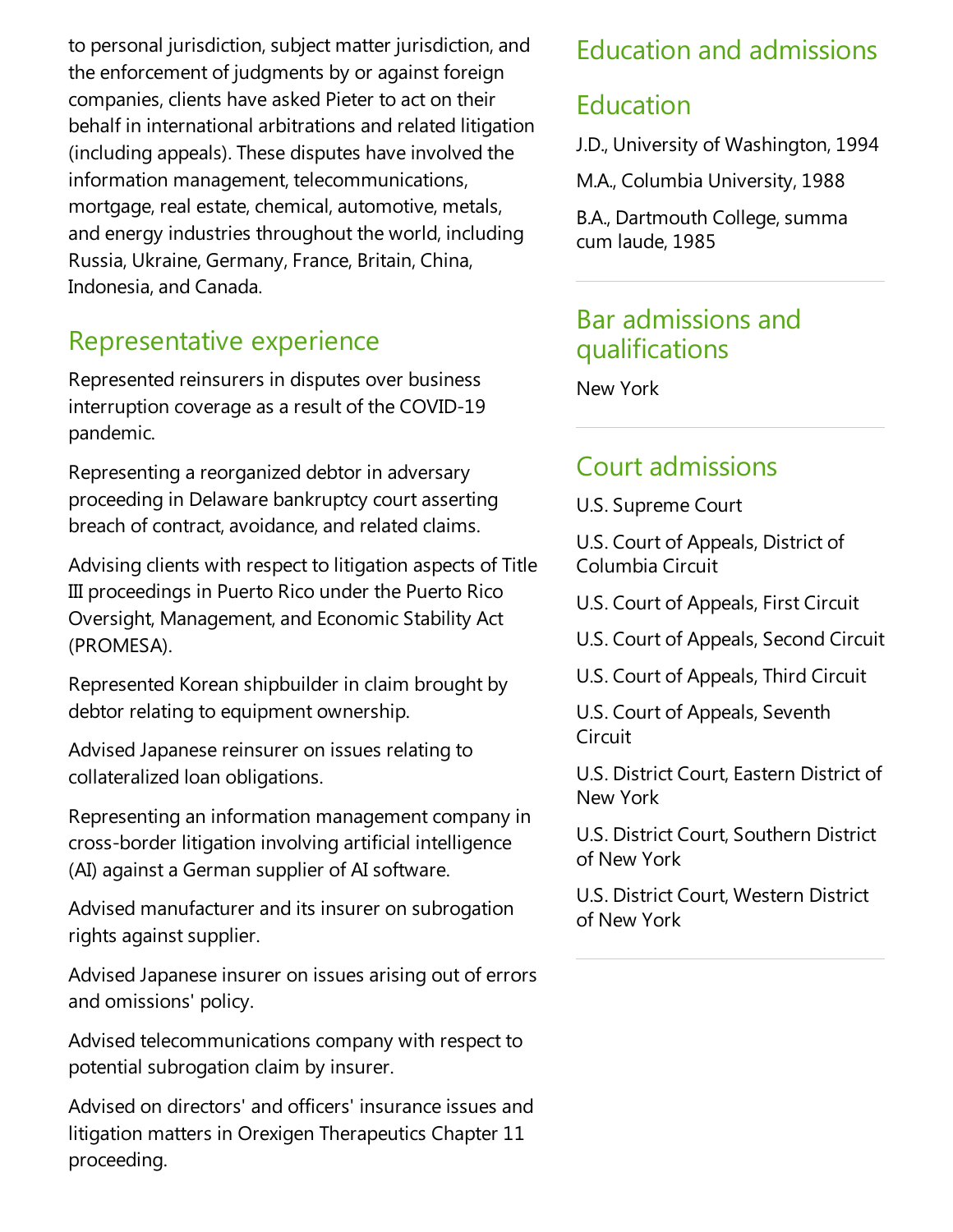Advised aforeign reinsurer in connection with insolvency and bankruptcy issues in the United States.

Advised on directors' and officers' insurance issues and litigation matters in Orexigen Therapeutics Chapter 11 proceeding.

Represented energy company in Bermuda arbitration arising out of oil delivery.

Representing the official committees of unsecured creditors and liquidating trustee in litigation bankruptcy of the Missouri and Kansas cases of Abengoa with US\$9bn in debt.

Advised on litigation and insurance matters in KaloBios Pharmaceutical Chapter 11 proceeding.

Represented an international telecommunications company in New York federal court enforcement of billion-dollar International Chamber of Commerce (ICC) award.

Represented a foreign insurer in jury trial in state court against reinsurance brokers for breach of contract and tort.

Represented an international chemical company in United Nations Commission on International Trade Law (UNCITRAL) arbitration arising out of sale of German plant.

Represented aFrench automotive battery manufacturer in International Centre for Dispute Resolution (ICDR) arbitration with a U.S.company and proceedings from a joint venture.

Represented a reinsurance broker in New York federal court action to recover unpaid commissions from predecessor broker.

Represented an insurer in bench trial in New York federal court arising out of reinsurer's failure to pay claims on the basis of alleged late notice.

Represented reinsurers in arbitration defending against claim for US\$50m arising out of asbestos and other losses and prosecuting counterclaims.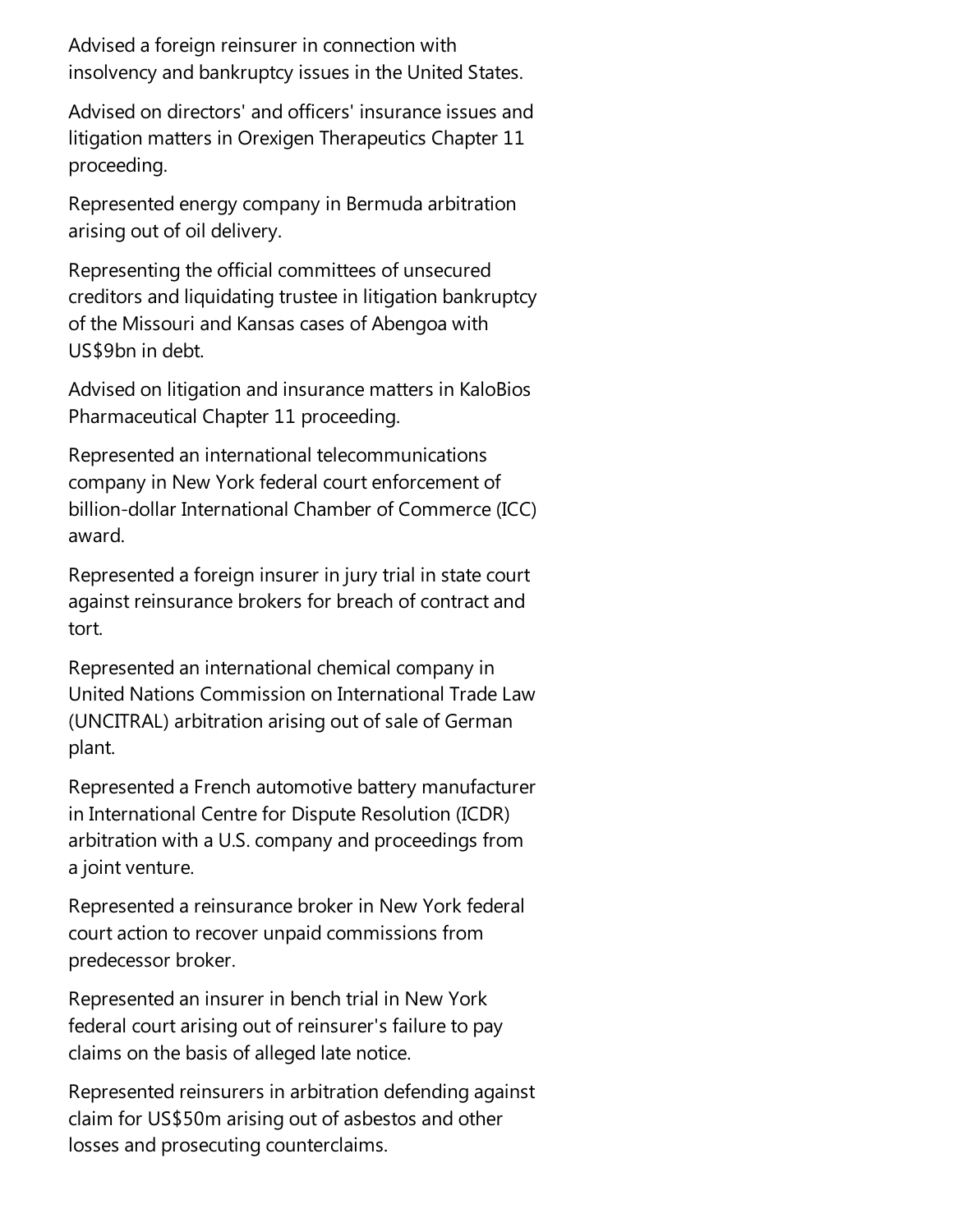Advised an energy company in connection with insurance aspects of maritime litigation arising out of oil delivery.

Representing afood manufacturer in litigation involving claims of misleading labeling.

Advised aforeign investment firm on potential litigation relating to real estate holdings in New York.

Advised a receiver in New York state court receivership proceedings and represented receiver in litigation and arbitration relating to recovery of assets.

Represented an international telecommunications company in UNCITRAL arbitration and related court proceedings involving breach of shareholders agreement.

## Awards and rankings

- Global Leader, Recommended, Insurance & Reinsurance, Who's Who Legal, 2021
- Thought Leaders, Insurance & Reinsurance, *Who's* Who Legal, 2020
- **Insurance and Reinsurance, Who's Who Legal, 2014-**2019
- **Insurance: Advice to Insurers, Legal 500 US, 2013**
- **Insurance: Dispute Resolution: Insurer (New York),** Recognised Practitioner, Chambers USA, 2012-2013

#### Latest thinking and events

- **Webinar** 
	- $\blacksquare$  A Seat at the Table | Food class action litigation
- **Press Releases** 
	- $\blacksquare$  Louisiana judge approves settlement in class action suit on behalf of people on death row in Angola prison
- **Press Releases** 
	- $\blacksquare$  Hogan Lovells obtains dismissal of action, with prejudice, seeking to claw back payments from IBM in Puerto Rico federal court proceeding
- **Press Releases**